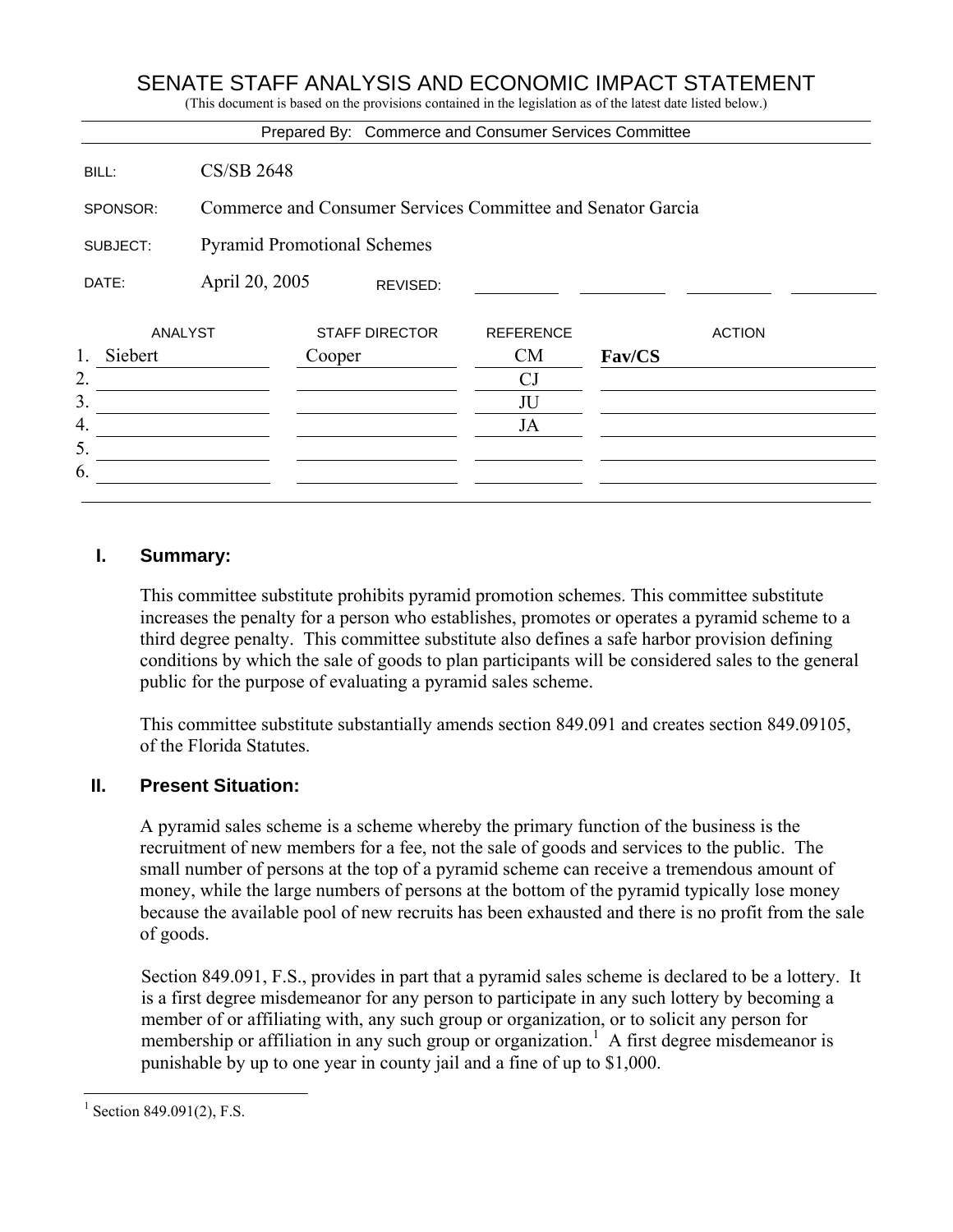A "pyramid sales scheme" is defined as any sales or marketing plan or operation whereby a person pays a consideration of any kind, or makes an investment of any kind, in excess of \$100 and acquires the opportunity to receive a benefit or thing of value which is not primarily contingent on the volume or quantity of goods, services, or other property sold in bona fide sales to consumers, and which is related to the inducement of additional persons, by himself or herself or others, regardless of number, to participate in the same sales or marketing plan or operation.<sup>2</sup> The term "consideration" and the term "investment" do not include the purchase of goods or services furnished at cost for use in making sales, but not for resale, or time and effort spent in the pursuit of sales or recruiting activities. $\frac{3}{2}$ 

In a similar vein, s. 849.0915, F.S., prohibits referral selling schemes. It is a first degree misdemeanor for any person to conduct a lottery by referral selling.<sup>4</sup> Referral selling is defined as a scheme whereby the seller gives or offers a rebate or discount to the buyer as an inducement for a sale in consideration of the buyer's providing the seller with the names of prospective purchasers, if earning the rebate or discount is contingent upon the occurrence of an event subsequent to the time the buyer agrees to buy.<sup>5</sup>

The Attorney General, a state attorney, and the Division of Consumer Services of the Department of Agriculture and Consumer Services are each authorized to seek an injunction against a person operating a referral selling scheme.<sup>6</sup>

Pyramid sales schemes are also prohibited by federal law. The Federal Trade Commission has taken the lead prosecuting such schemes as a deceptive and unfair trade practice. The Securities and Exchange Commission has prosecuted pyramid schemes under securities laws (fraudulent representation of expected return on investment). Additionally, the Postal Service has prosecuted pyramid schemes that use the mail as mail fraud.

In practice, distinguishing an illegal pyramid sales scheme from a legal multi-level marketing program is sometimes difficult. The hallmark of an illegal pyramid is that its continued existence depends primarily upon recruitment of new members, and the new member fees that are distributed up the pyramid. The problem with any pyramid scheme is that it eventually collapses as it runs out of new recruits.<sup>7</sup> By contrast, a legitimate multi-level marketing plan, while having the same organizational structure in the form of a pyramid, and while rewarding recruitment of new members by making progressive payments up the pyramid, continues its existence because it relies on the continued sale of goods and services to ultimate consumers.<sup>8</sup>

Florida law looks solely to the test of whether the marketing plan is "primarily contingent" on the recruitment of new members to maintain its existence. The federal law has developed a more

 $\overline{a}$ 

<sup>3</sup> *Id.* 

<sup>8</sup> *Id.*

<sup>2</sup> *Id.*

<sup>4</sup> Section 849.0915(2), F.S.

 $5$  Section 849.0915(1), F.S.

 $6$  Section 849.0915(3), F.S.

<sup>7</sup> Federal Trade Commission, *Multi-level Marketing Plan*, available at http://www.ftc.gov/bcp/conline/pubs/invest/mlm.htm (last visited April 8, 2005).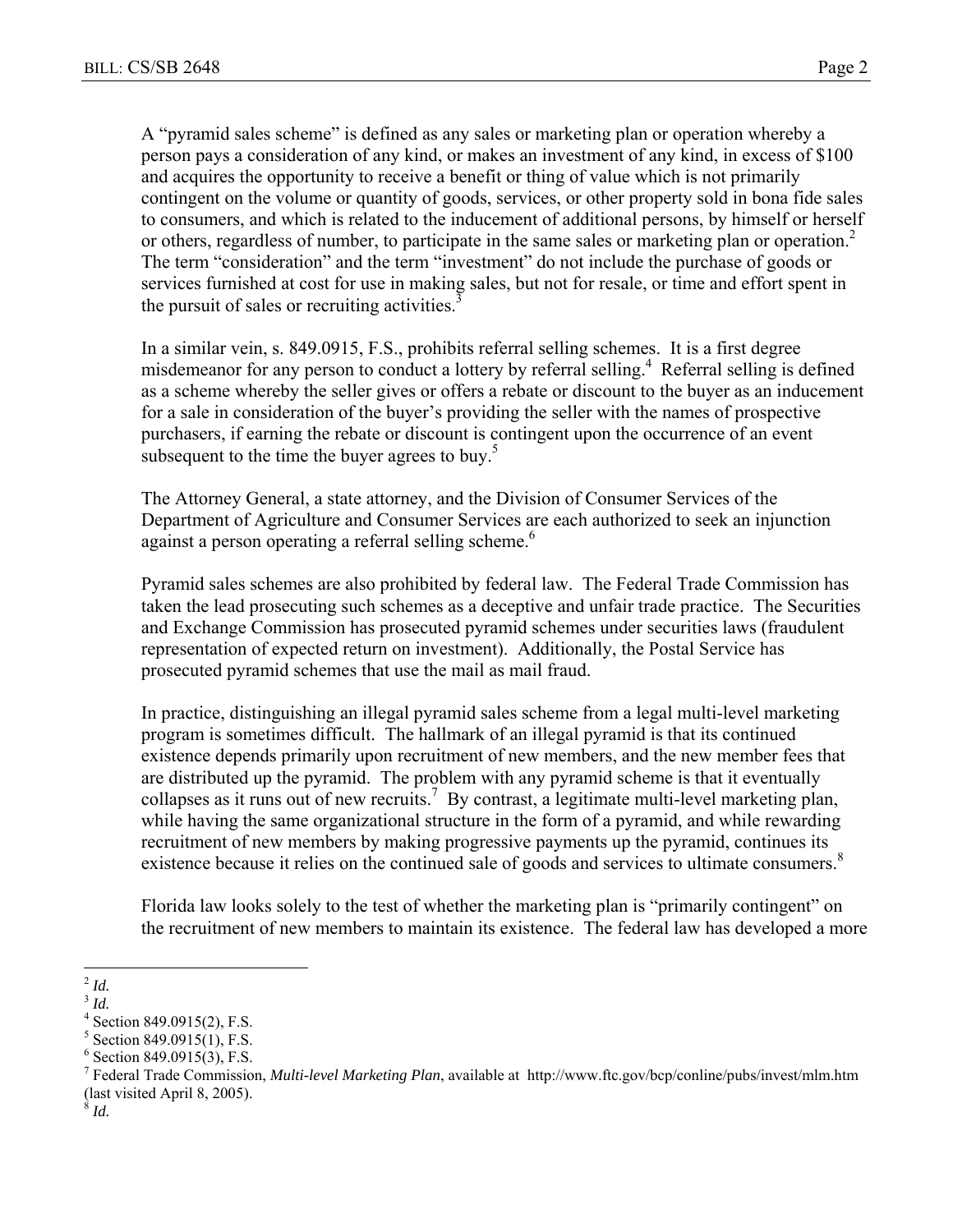sophisticated model. The two leading cases in the area, both in the mid-1970's, were *FTC v. Koscot Interplanetary, Inc*., and *FTC v. Amway*. *Koscot* listed several factors that the FTC said are indicative of an illegal pyramid disguised as a multi-level marketing plan<sup>9</sup> where the *Amway* case created a "safe harbor" for multi-level marketing plans by listing factors that tended to show legitimatacy.10 Since the ruling, multi-level marketing plans that have followed the *Amway* model have been considered legitimate multi-level marketing plans, and not illegal pyramid schemes. The *Koscot* list of bad factors include:

- Large membership fees
- Front-end loading, or inventory loading
- Misrepresentation of the reasonable commissions that members could expect
- Commissions not based on the sale of products to ultimate consumers.<sup>11</sup>

In contrast, the elements of the *Amway* model that the FTC felt showed legitimacy are:

- A representative must make at least 10 sales calls a month in order to be eligible for commissions
- A representative must sell 70 percent of previously ordered inventory before placing a new order
- The company would buy back unsold inventory at 90 percent of cost.<sup>12</sup>

In examining whether a plan is illegal, one issue that frequently arises is whether sales to members for the member's own use constitute sales to the general public. It is not uncommon for members to purchase the goods for their own use. Indeed, these companies are intended to sell consumer goods, it is logical to think that the best salesperson for a good is someone who is using the good. On the other hand, if the only people buying goods from the company is its own salespeople, then it is little different from the classic pyramid scheme that relies on membership or initiation fees.

# **III. Effect of Proposed Changes:**

**Section 1** amends s. 849.091, F.S., to deletes the prohibition on pyramid sales schemes in s. 849.091(2), F.S. Section 2 of the bill transfers the regulation of pyramid schemes to a new section of statute.

**Section 2** creates s. 849.09105, F.S., to prohibit pyramid promotion schemes. The following terms are defined in this section:

• "Appropriate inventory repurchase program" means a program by which a plan or operation repurchases, upon request and upon commercially reasonable terms, when the salesperson's business relationship with the company ends, current and marketable

 $\overline{a}$ 

<sup>&</sup>lt;sup>9</sup> *In re Koscot Interplanetary, Inc.*, 86 F.T.C. 1106 (1975).<br><sup>10</sup>*In re Amway*, 93 F.T.C. 618 (1979).<br><sup>11</sup> *See Supra* note 9. <sup>12</sup> *See Supra* note 10.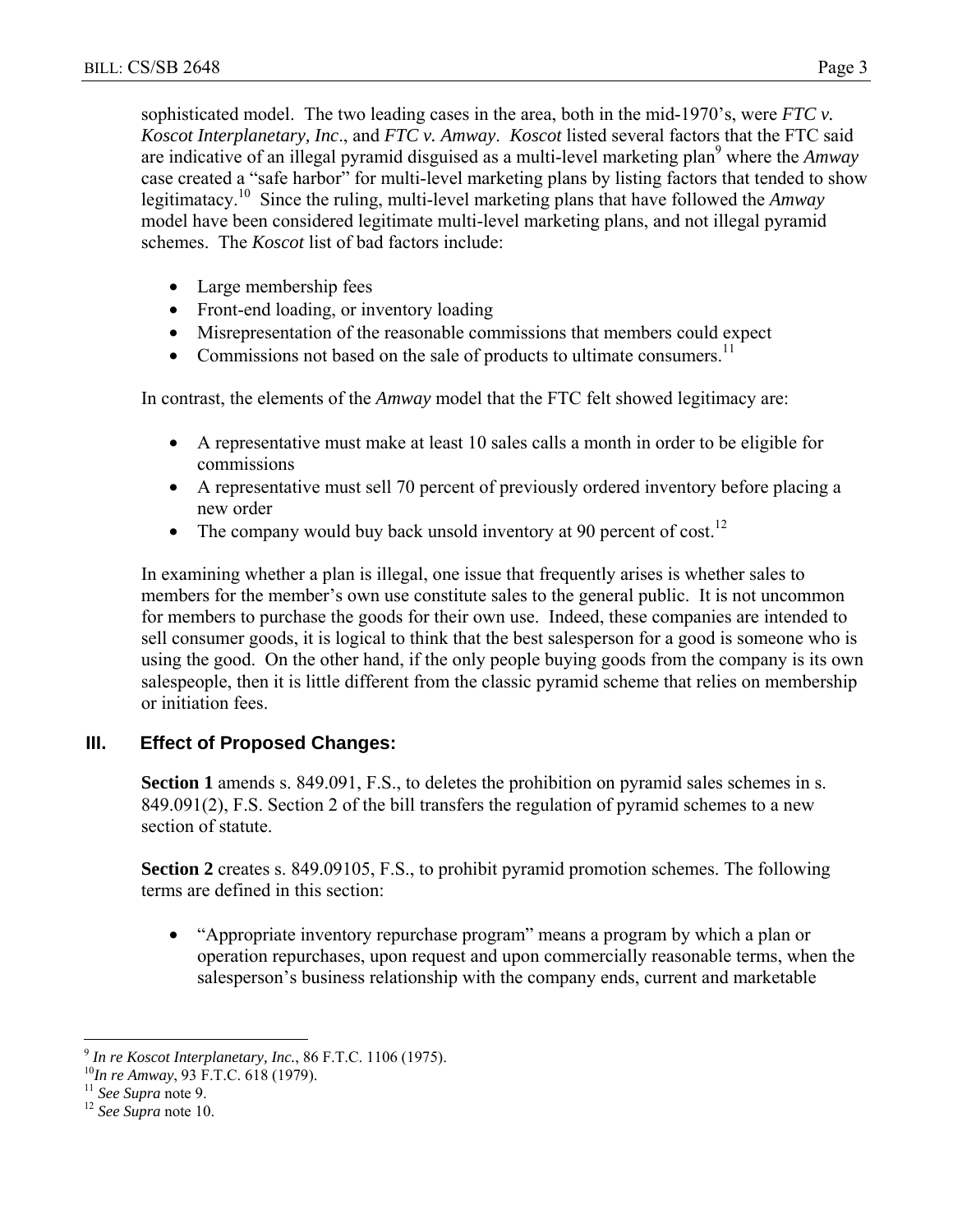inventory in the possession of the salesperson that was purchased by the salesperson for resale.

- "Commercially reasonable terms" means the repurchase of current and marketable inventory within 12 months from the date of purchase at not less than 90 percent of the original net cost, less appropriate set-offs and legal claims, if any.
- "Compensation" means a payment of any money, thing of value, or financial benefit conferred in return for inducing another person to participate in a pyramid promotional scheme.
- "Consideration" means the payment of cash or the purchase of goods, services, or intangible property. The term does not include the purchase of goods or services furnished at cost to be used in making sales and not for resale or time and effort spent in pursuit of sales or recruiting activities.
- "Current and marketable" excludes inventory that is no longer within its commercially reasonable use or shelf-life period; was clearly described to salespersons prior to purchase as seasonal, discontinued, or special promotion products not subject to the plan or operation's inventory repurchase program; or has been used or opened.
- "Inventory" includes both goods and services, including company-produced promotional materials, sales aids, and sales kits that the plan or operation requires independent salespersons to purchase. "Promote" means contrive, prepare, establish, plan, operate, advertise, or otherwise induce or attempt to induce another person to participate in a pyramid promotional scheme, including a pyramid promotional scheme run through the Internet, e-mail, or other electronic communications.
- "Pyramid promotional scheme" as any plan or operation by which a person gives consideration for the opportunity to receive compensation that is derived primarily from the introduction of other persons into the plan or operation rather than from the sale and consumption of goods, services, or intangible property by a participant or other persons introduced into the plan or operation.

This section also provides that no person may establish, promote, operate, or participate in any pyramid promotional scheme. A limitation as to the number of persons who may participate in or the presence of additional conditions affecting eligibility for the opportunity to receive compensation under a plan does not change the identity of the plan as a pyramid promotional scheme. It is not a defense under this section that a person, on giving consideration, obtains goods, services, or intangible property in addition to the right to receive compensation.

Safe harbor provisions relating to personal use by members of the marketing plan are also provided for in this section and that a plan or operation is not an illegal pyramid promotional scheme simply because participants purchase goods, services, or intangible property for personal use, consumption, or resale, provided that the plan or operation does not promote or induce inventory loading and the plan or operation implements an appropriate inventory repurchase program.

This section also provides that it is a third degree felony to establish, promote, or operate pyramid promotional scheme. A third degree felony is punishable by up to 5 years imprisonment and a fine of up to \$5,000.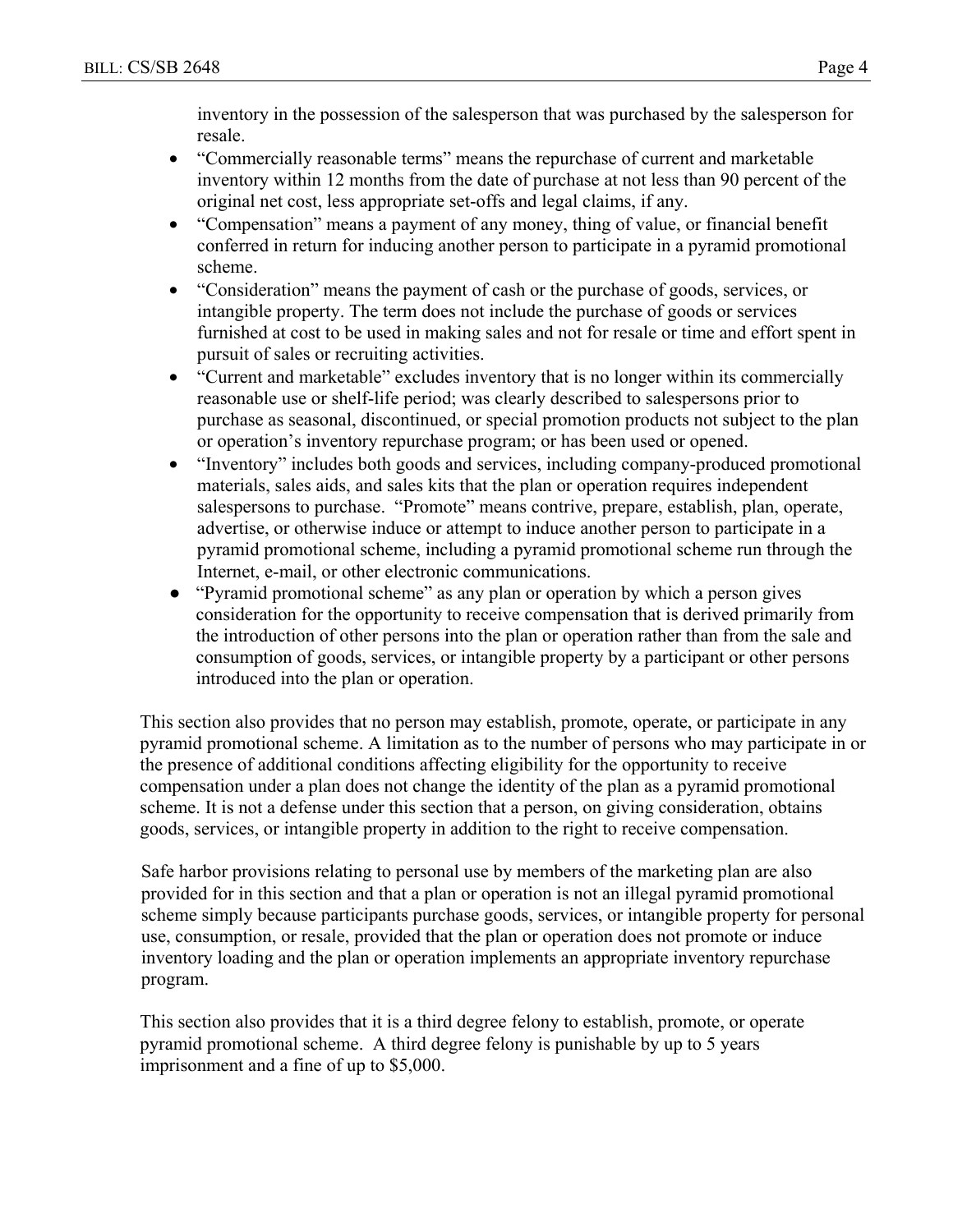Further, this section provides that it is a first degree misdemeanor to participate in a pyramid promotional scheme. A first degree misdemeanor is punishable by up to 1 year in county jail and a fine of up to \$1,000. Neither offense requires that the offender knowingly be involved with a pyramid promotional scheme.

**Section 3** provides an effective date of upon becoming law.

#### **IV. Constitutional Issues:**

A. Municipality/County Mandates Restrictions:

None.

B. Public Records/Open Meetings Issues:

None.

C. Trust Funds Restrictions:

None.

# **V. Economic Impact and Fiscal Note:**

A. Tax/Fee Issues:

None.

B. Private Sector Impact:

None.

C. Government Sector Impact:

None.

### **VI. Technical Deficiencies:**

None.

#### **VII. Related Issues:**

None.

This Senate staff analysis does not reflect the intent or official position of the bill's sponsor or the Florida Senate.